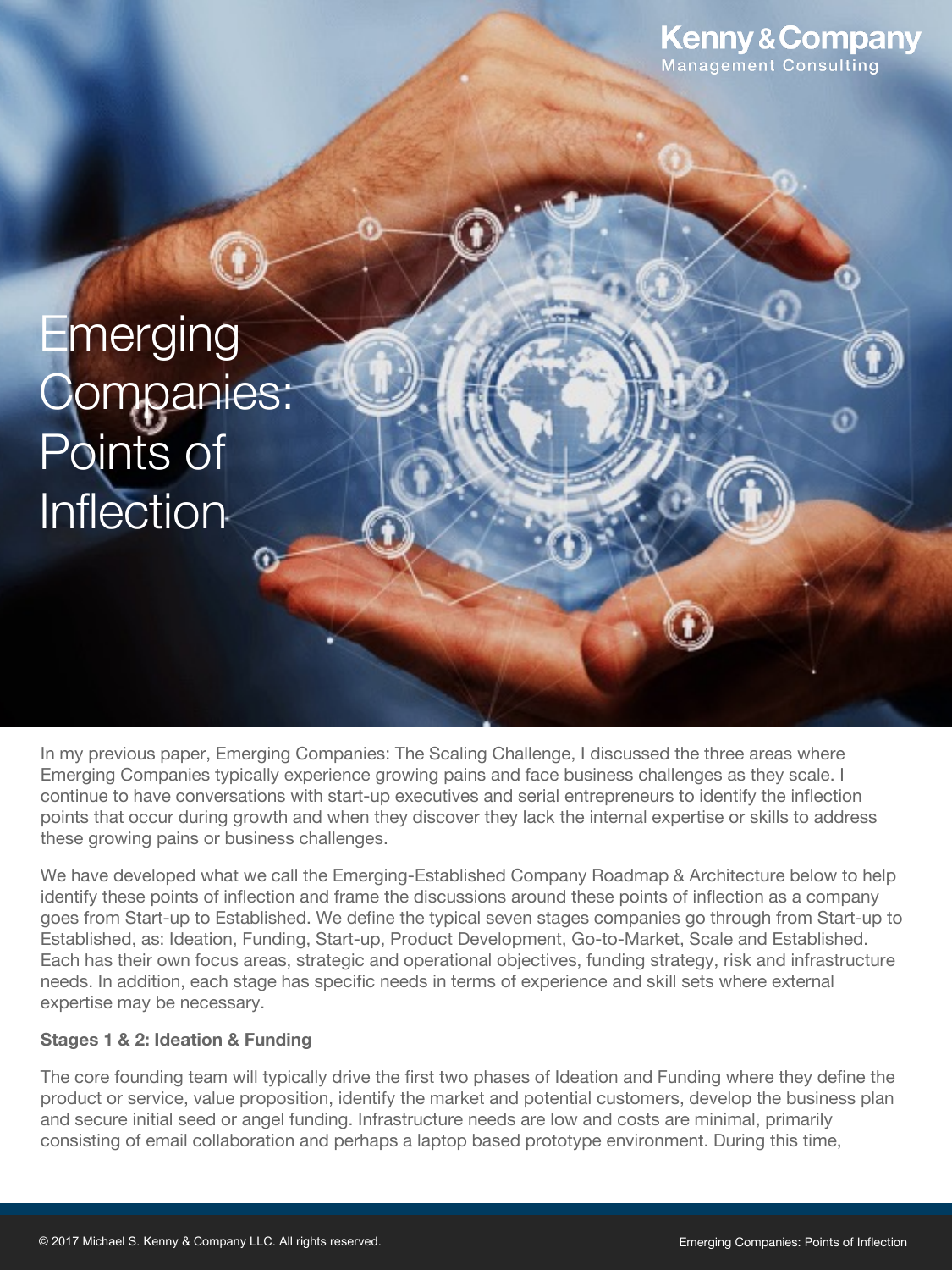# **Kenny & Company Management Consulting**

# **About Us**

# **What's Inside**

# **Kenny & Company is a management consulting firm offering Strategy, Operations and Technology services to our clients.**

We exist because we love to do the work. After management consulting for 20+ years at some of the largest consulting companies globally, our partners realized that when it comes to consulting, bigger doesn't always mean better.

Instead, we've created a place where our ideas and opinions are grounded in experience, analysis and facts, leading to real problem solving and real solutions – a truly collaborative experience with our clients making their business our business.

We focus on getting the work done and prefer to let our work speak for itself. When we do speak, we don't talk about ourselves, but rather about what we do for our clients. We're proud of the strong character our entire team brings, the high intensity in which we thrive, and above all, doing great work.

For a complete list of **Kenny** & **Company** publications and information about us, please visit our website www.michaelskenny.com or email us at info@michaelskenny.com.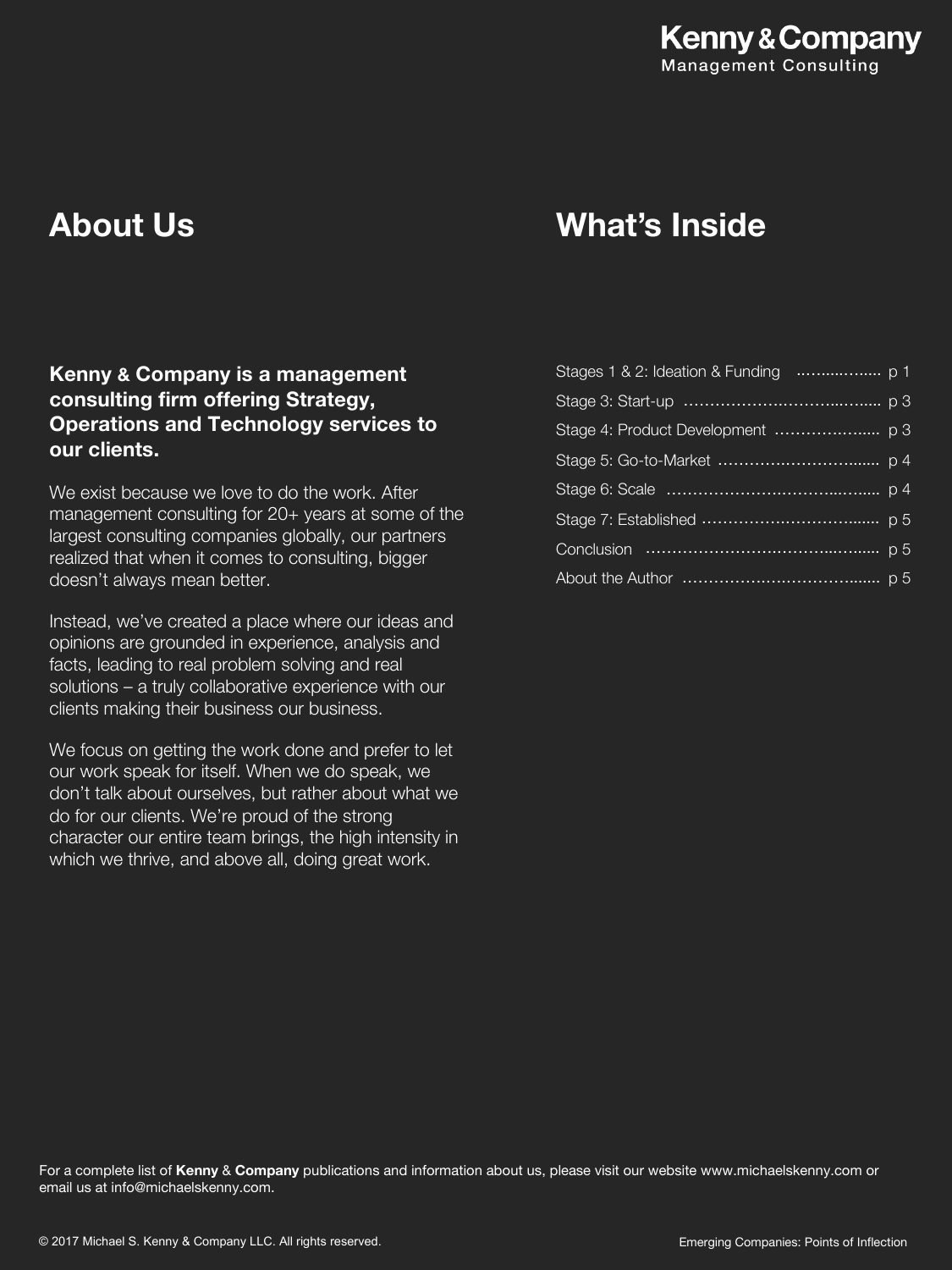| Emerging Company Roadmap & Architecture                                                                                                                                                                                                                                                                                                                                                                                                                                                                                                                                                          |                                                                                 |                                                                             |                                                                                                         |                                                                                       |                                                                         |                                                                                          |                                                                                 |  |  |
|--------------------------------------------------------------------------------------------------------------------------------------------------------------------------------------------------------------------------------------------------------------------------------------------------------------------------------------------------------------------------------------------------------------------------------------------------------------------------------------------------------------------------------------------------------------------------------------------------|---------------------------------------------------------------------------------|-----------------------------------------------------------------------------|---------------------------------------------------------------------------------------------------------|---------------------------------------------------------------------------------------|-------------------------------------------------------------------------|------------------------------------------------------------------------------------------|---------------------------------------------------------------------------------|--|--|
| Stage <sup>3</sup>                                                                                                                                                                                                                                                                                                                                                                                                                                                                                                                                                                               | <b>Ideation</b>                                                                 | <b>Funding</b>                                                              | <b>Start Up</b>                                                                                         | <b>Product Development</b>                                                            | <b>Go-To-Market</b>                                                     | <b>Scale</b>                                                                             | <b>Established</b>                                                              |  |  |
| <b>Focus</b>                                                                                                                                                                                                                                                                                                                                                                                                                                                                                                                                                                                     | Problem/Pain Point<br><b>Customer Value Proposition</b><br>Addressable Market   | POC/Prototype/Demo<br>Structure<br>Management Team                          | Product Development Team<br>Board of Directors (BOD)<br>Infrastructure                                  | <b>Product Engineering</b><br>Product Roadmap<br>Product Initial Niche                | Market Niche<br>Initial Customer/Validation<br>Marketing                | Revenue<br>Market Penetration<br><b>New Market Segments</b>                              | Growth<br><b>IPO</b><br>M&A                                                     |  |  |
| <b>Differentiators</b>                                                                                                                                                                                                                                                                                                                                                                                                                                                                                                                                                                           | Idea<br>Addressable Market<br>Business Plan                                     | Management Team/CEO<br><b>Business Plan</b><br>Time to Market               | Management Team/CFO/COO<br><b>Product Engineering</b><br>Recruiting                                     | VP-Engineering<br><b>Beta Customer</b><br>Extensibility/Integration                   | <b>Customer Adoption/Reference</b><br>Partners<br>Viral Marketing/Buzz  | Revenue Growth<br>Multi-Function/Industry<br>Add-On Product/Service                      | Growth<br>Customer Base Growth<br>Profitability                                 |  |  |
| <b>Strategic Objectives</b>                                                                                                                                                                                                                                                                                                                                                                                                                                                                                                                                                                      | <b>Envision Product</b><br>Define Opportunity<br>Define Vision/Opportunity      | Compelling Value Prop./Pitch<br><b>Target Customers</b><br>Exit Strategy(s) | <b>Focused Product Development</b><br><b>Expand Potential Offering</b><br><b>Establish the Business</b> | <b>Engineering Excellence</b><br><b>Customer Relationship</b><br>Develop Revenue Plan | Marketing<br>Reference Customer<br><b>Customer Funded Product Build</b> | Growth Rev./Profit/Size<br>Additional Revenue Sources<br><b>Additional Functionality</b> | Market Share<br><b>IPO</b><br><b>M&amp;A</b>                                    |  |  |
| <b>Operational Objectives</b>                                                                                                                                                                                                                                                                                                                                                                                                                                                                                                                                                                    | Define Problem/Pain Point<br><b>Identify Potential Customers</b><br>Size Market | Secure Funding<br>Build POC/Prototype/Demo<br>Inventor(s)/Founder(s) + 1    | Management Team/CFO/COO<br><b>Cost Containment</b><br><b>BOD/Advice/Connections</b>                     | VP-Engineering<br><b>Target Beta Customer</b><br>Niche Engineering Focus              | General Availability Product<br>Successful Implementation<br>Customers  | Multiple Customers<br>Add-on Sales<br>Professional Services <sup>2</sup>                 | Operational Excellence<br>Attract/Retain/Develop<br><b>Robust Balance Sheet</b> |  |  |
| <b>Funding</b>                                                                                                                                                                                                                                                                                                                                                                                                                                                                                                                                                                                   | S <sub>0</sub>                                                                  | S500K+                                                                      | S5M - \$10M+                                                                                            | $$10M - $30M+$                                                                        |                                                                         | $$30M +$                                                                                 |                                                                                 |  |  |
| <b>Funding Rounds</b>                                                                                                                                                                                                                                                                                                                                                                                                                                                                                                                                                                            | None                                                                            | None                                                                        | None                                                                                                    | A-Round                                                                               | B-Round                                                                 | D-Round/None                                                                             |                                                                                 |  |  |
| <b>Funding Sources</b>                                                                                                                                                                                                                                                                                                                                                                                                                                                                                                                                                                           | Self                                                                            | Angel, Seed Investors                                                       |                                                                                                         | VC                                                                                    |                                                                         | None                                                                                     |                                                                                 |  |  |
| IT/Infrastructure                                                                                                                                                                                                                                                                                                                                                                                                                                                                                                                                                                                | None                                                                            |                                                                             | Basic Operations - Email, Website, Finances, Payroll                                                    | Development Environment                                                               |                                                                         | CRM, Hosting, Support                                                                    |                                                                                 |  |  |
| Revenue                                                                                                                                                                                                                                                                                                                                                                                                                                                                                                                                                                                          | None                                                                            | None                                                                        | None                                                                                                    | None                                                                                  | Revenue                                                                 | Revenue + Profitability                                                                  |                                                                                 |  |  |
| <b>Business Risk</b>                                                                                                                                                                                                                                                                                                                                                                                                                                                                                                                                                                             | Very High                                                                       |                                                                             | High                                                                                                    |                                                                                       | Medium                                                                  |                                                                                          |                                                                                 |  |  |
|                                                                                                                                                                                                                                                                                                                                                                                                                                                                                                                                                                                                  | <b>Business Plan</b><br>CFO/COO Secondment                                      |                                                                             | Management                                                                                              | <b>Go-To-Market</b>                                                                   | Implementations                                                         | M&A                                                                                      |                                                                                 |  |  |
| Prof. Svcs. Value Add <sup>4</sup>                                                                                                                                                                                                                                                                                                                                                                                                                                                                                                                                                               | Market Analysis<br>Roadmap                                                      | <b>Funding Pitch</b><br>Customer Pitch                                      | Process "Administructure"<br>Infrastructure                                                             | <b>Product Management</b><br><b>Product Roadmap</b>                                   | <b>Interactive Marketing</b><br><b>Customer Implementation</b>          | <b>Partner Strategy Improvement</b>                                                      | <b>Portfolio Management</b><br><b>Professional Services</b>                     |  |  |
| Similar perspectives can be found in startup blogs and other disparate sources. However we feel it is important to present a holistic view of the Emerging-Established company roadmap and architecture<br>Many Emerging and Established Companies are product only companies without a professional services need. Where appropriate we see this as an important source of revenue and include it here<br>$\overline{2}$<br>Most of the factors addressed here are additive as the company move from stage to stage<br>я<br>The Prof. Svos. Value Add is tailored to Kenny & Company only<br>4. |                                                                                 |                                                                             |                                                                                                         |                                                                                       |                                                                         |                                                                                          |                                                                                 |  |  |

Funding sources and amounts vary significantly and are presented in this perspectives as a rough guide only

founders may seek expert advice on the development of the business plan, including market analysis, roadmap, funding pitch and customer pitch. They meet with and leverage the insight from other entrepreneurs as well as participate in events sponsored by organizations like SVASE and TiE that specifically help start-ups refine their concept and messaging, develop a solid business plan and network with investors.

#### **Stage 3: Start-up**

As companies officially launch as a Start-up, there is more emphasis on solidifying the management team, establishing a formal or informal Board of Advisors or Directors and recruiting top engineering and product development talent. Start-ups have either boot-strapped, obtained seed money or angel funding to support establishing the business, brand creation and product development. Infrastructure investments needs are still fairly low cost and basic with the addition of payroll and financials as well as development environments, all of which can be either managed in the cloud.

#### **Stage 4: Product Development**

Once companies reach the Product Development phase, they've typically developed the initial product concept and may already have an Alpha release with signs of validation from the market. Companies focus on securing A-Round funding and start increasing product engineering capabilities to add more functionality to a Beta release. If the product is more complex business application as opposed to the next iPhone or iPad Application, companies build out their product strategy and roadmap then hire Product Managers and Product Engineering

leadership. This stage of growth is where we also typically find the first major point of inflection where Emerging companies need to scale product development capabilities beyond the initial core team and founders. Within Product Management, there are specific skills required that go beyond technical and engineering expertise to build a product. As my colleague Will Yen outlined in his blog "Product Manager or Project Manager – Do you Know? Does it Matter?", Product Managers further define the product's lifecycle, manage product feature development and testing, build out the optimal distribution channels, and continue to meet the customer/consumer wants and needs.

More often than not, good Product Managers that know the market, technology and industry are hard to find and take time hire the one that is right for the company. Since time to market is crucial, companies at this stage may leverage external support to provide the skills and expertise needed as the Product Management team is constructed. Given that this stage can typically make or break an emerging company, great emphasis is on product quality, user experience and usability. There are often breakdowns as companies try to build on their initial momentum and ramp up development where the team is bombarded with a consistent stream of enhancement requests, all of them being high priority. What's usually lacking is an intake process for enhancement requests, validation of requirements, prioritization, planning and execution based on resource capacity. There is also a lack of development methodology since every resource is churning as much code as possible, as fast as possible. Emerging companies would benefit at this stage by leveraging experienced Product Managers who bring more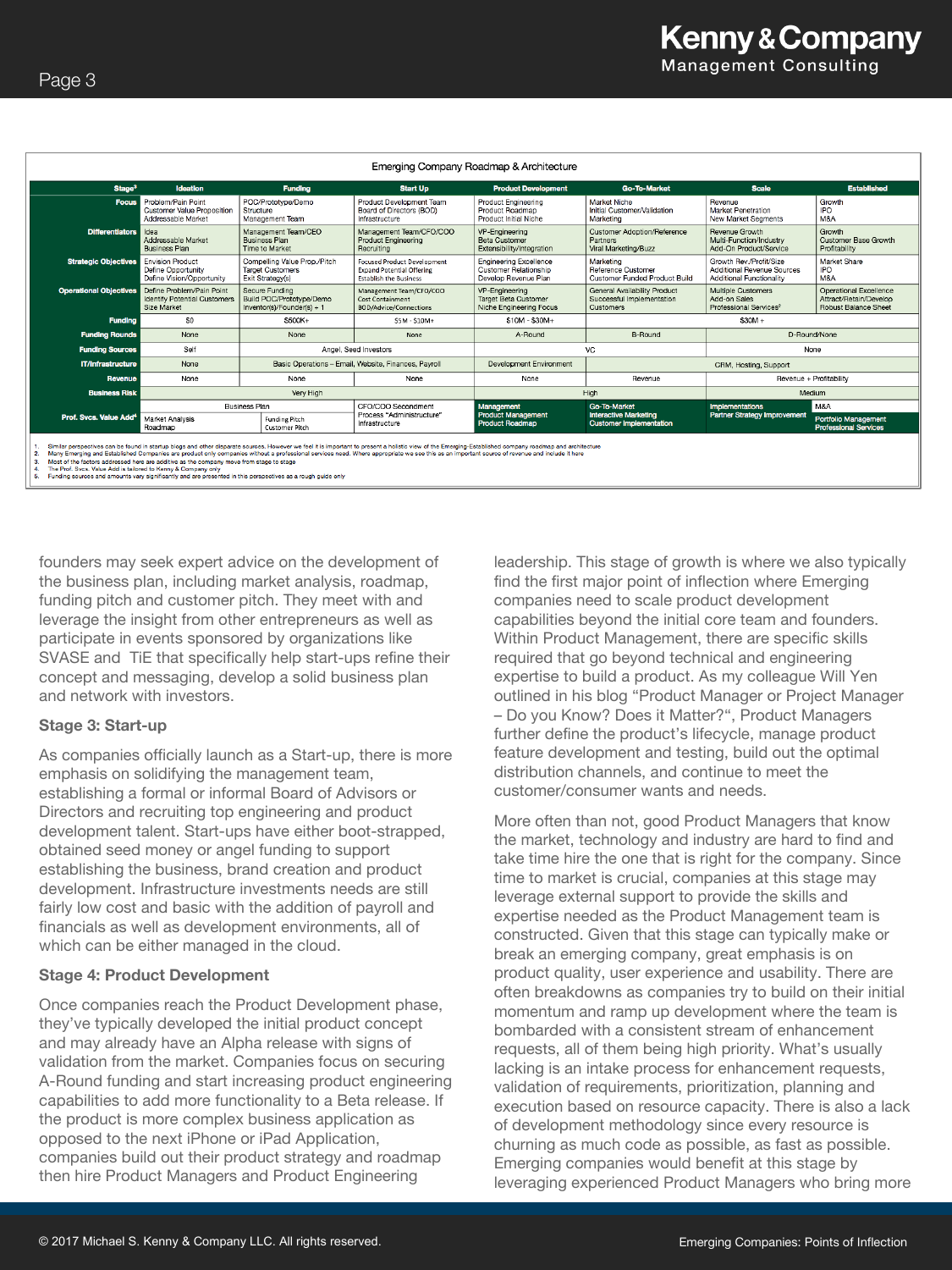rigor, structure and process to the development lifecycle as well as mentor the existing team. Companies may also find great value in implementing an Agile Scrum development methodology to support the fast paced and dynamic flow of the business. This is also an area that's usually beyond the company's existing experience and skills and where companies can leverage experts in Agile Scrum to help transform the development process and mentor the existing team.

#### **Stage 5: Go-to-Market**

Similarly to Product Development, an Emerging company's ability to execute their Go-to-Market strategy is another major point of inflection that can lead to success or failure. Companies at this stage have initial product and market validation with Beta customers and look to officially take product to market. At this stage the leadership team has a good understanding of where their product or service fits in the broad or niche marketplace and who their competition is. The Go-to-Market focus is customer adoption, satisfaction and retention. Depending on the product and if there is a revenue stream from initial customers to support Go-to-Market execution, companies may wait to pursue B- Round funding. However, if part of the Go-to-Market strategy is to hire an initial sales leader and team and/or develop a partner program and support overall customer delivery, then additional funding may need to be pursued to establish these functional operations.

While the Go-to-Market strategy is in place, the ability to execute the strategy to create market awareness and penetration on a day to day, tactical level is sometimes missing. This includes being able to understand product usage, customer satisfaction and retention. Also, the ability to gain meaningful metrics on Go-to-Market results and change the approach when needed requires another layer of insight and flexibility that may be gained through the unbiased perspective that an external view can provide. Some leaders may be emotionally attached to their creation and may lack the flexibility to know when and how to change course.

A great example of this is ability to change strategy is when Dropbox decided that traditional marketing and customer acquisition approach was far exceeded the revenue generated from their product. They spent between 2.5 to 4 times more on customer acquisition than their product cost, so they changed strategy and achieved great success. Having meaningful metrics that can help an emerging company make key decisions during these inflection points are critical for survival and success and is

another area where external expertise can help them going in the right direction, in addition to building the operational infrastructure, team and operations for the longer term.

#### **Stage 6: Scale**

As emerging companies continue to build momentum and have success establishing a presence in the market, the focus then turns to scaling operations with emphasis on revenue generation, further market penetration, additional functionality or services, and entering new markets. They're also defining and building the operational areas by hiring the leadership and resources needed to support growth. These operations include Sales, Finance, Human Resources, Professional Services, Channels, Customer Service and IT. Since revenue is the main focus, defining the right method to acquire and retain customers is crucial. For product companies, should a company bring on a rock-star VP of Sales to build a large sales organization? Should they develop and execute a Partner strategy and rely on their Channel Partners to drive and close opportunities and support customers? For internet companies, do you invest heavier in traditional marketing or leverage social media and interactive marketing for the more viral approach?

The answer usually is a combination of several approaches and understanding the cost of customer acquisition for each and how to best gain the return on investments. All of this takes some level of industry benchmarking and analysis which the product and market visionaries that founded the company may need additional expertise combined with a broader external perspective to do comprehensively. Similarly for Professional Services for customer delivery and Customer Service & Support, what is the right organizational model that makes sense? From an IT perspective, how does the IT Strategy align with the Business goals and needs for the short and long term? These are all areas that need focus during this time and where external expertise may bring value in analyzing and understanding the company objectives to help make these in addition to implementing the organizational and technology infrastructures.

The result is that multiple business or technology initiatives aimed to drive and support growth are identified. These initiatives typically require expertise or skills that reside outside of the organization or are only required for a designated period of time and is where external services are often leveraged for project leadership and execution.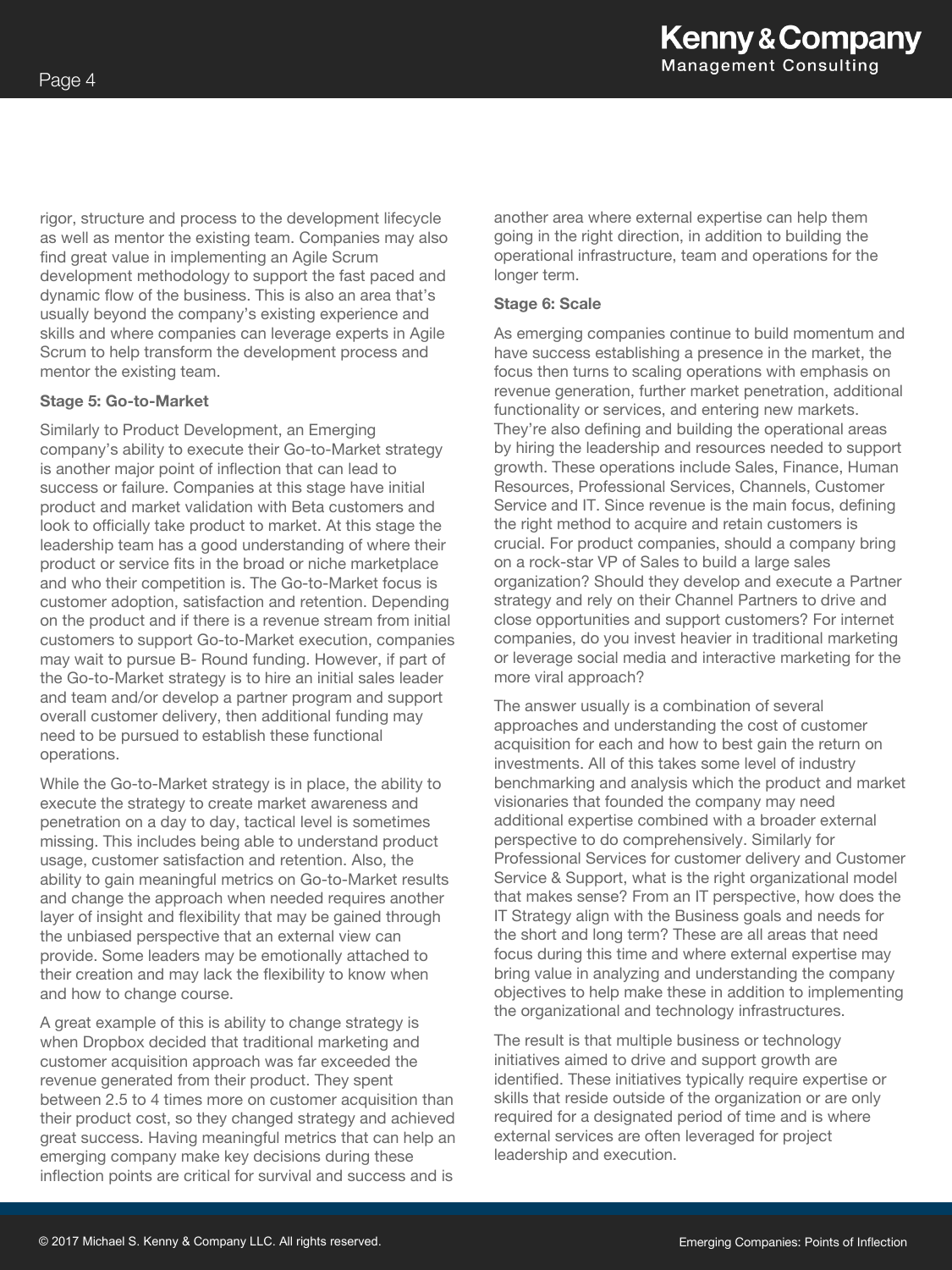#### **Stage 7: Established**

As companies enter this stage, it's after several years of hard work and effort sustaining changes in the market, overcoming the growing pains and likely seeing changes leadership. The focus continues to be sustained growth and profitability and it's a time when some companies are considering their exit strategy and either positioning to go through an IPO or M&A so that the founding team and investors can reap the financial rewards from their company, technology and assets. The acquisition of 3Par by Hewlett-Packard is a good example. The founding team may start all over again with a new product or solution as many entrepreneurs do. If the focus is continued growth whether as a privately held or public company, there is usually a changing of the guard where industry veterans from larger companies take on leadership positions, focused on achieving the next level of growth to Mid-Market or Enterprise. Even as companies become Established, they are constantly improving and optimizing their Go-to-Market and Product Development strategies and capabilities as well scaling operations to support growing the business. Since the focus is growth and profitability, companies typically initiate programs to optimize their Sales & Partner capabilities and delivery, Customer Delivery and overall Operational efficiency.

Companies continue to define and execute their Portfolio of Programs & Projects for each year, all aimed at growing or driving efficiency into the previously mentioned areas. Many of these programs can be global, large scale, multiyear transformation initiatives and are designed to reshape or redirect the company's future. This is where large consulting firms who can allocate a significant number of resources and manage the programs and projects from multiple levels can help their clients during this change. It's also a time when smaller, specialized firms with specific expertise or experience can be leveraged to bring specific value and help drive program results.

#### **Conclusion**

We believe our seven stage Emerging-Established Company Roadmap and Architecture helps identify these points of inflection and frame the discussions as a company goes from Start-up to Established. Recognizing the stage the company is in and the appropriate focus areas for that stage is essential, as is understanding when is the appropriate time to seek external expertise. Each of these seven stages and the numerous points of inflection along the roadmap of and Emerging to an Established company is a point where failure can occur or the foundation for further success can be laid.

#### **About the Author**

Peter Daheb has spent his career delivering consulting services and technology solutions to executive level clients at Fortune 100, Small and Medium Businesses, and Emerging Companies. Peter has 14+ years in business development and consulting experience with Oracle, SageLogic Software, Informatica, Tangent Computer, Synnex and Slalom Consulting and has a broad range of technical expertise in the areas of Business Intelligence, CRM, ERP, Telecommunications and Cloud Computing. As an entrepreneur Peter has successfully launched two companies, is an active member of the Silicon Valley Association of Startup Entrepreneurs (SVASE) community and has published multiple perspectives on the startup and emerging company space.

*This article was first published on www.michaelskenny.com on September 17th 2010.The views and opinions expressed in this article are provided by Kenny & Company to provide general business information on a particular topic and do not constitute professional advice with respect to your business.* 

*Kenny & Company has licensed this work under a Creative Commons Attribution-NoDerivs 3.0 United States License.*